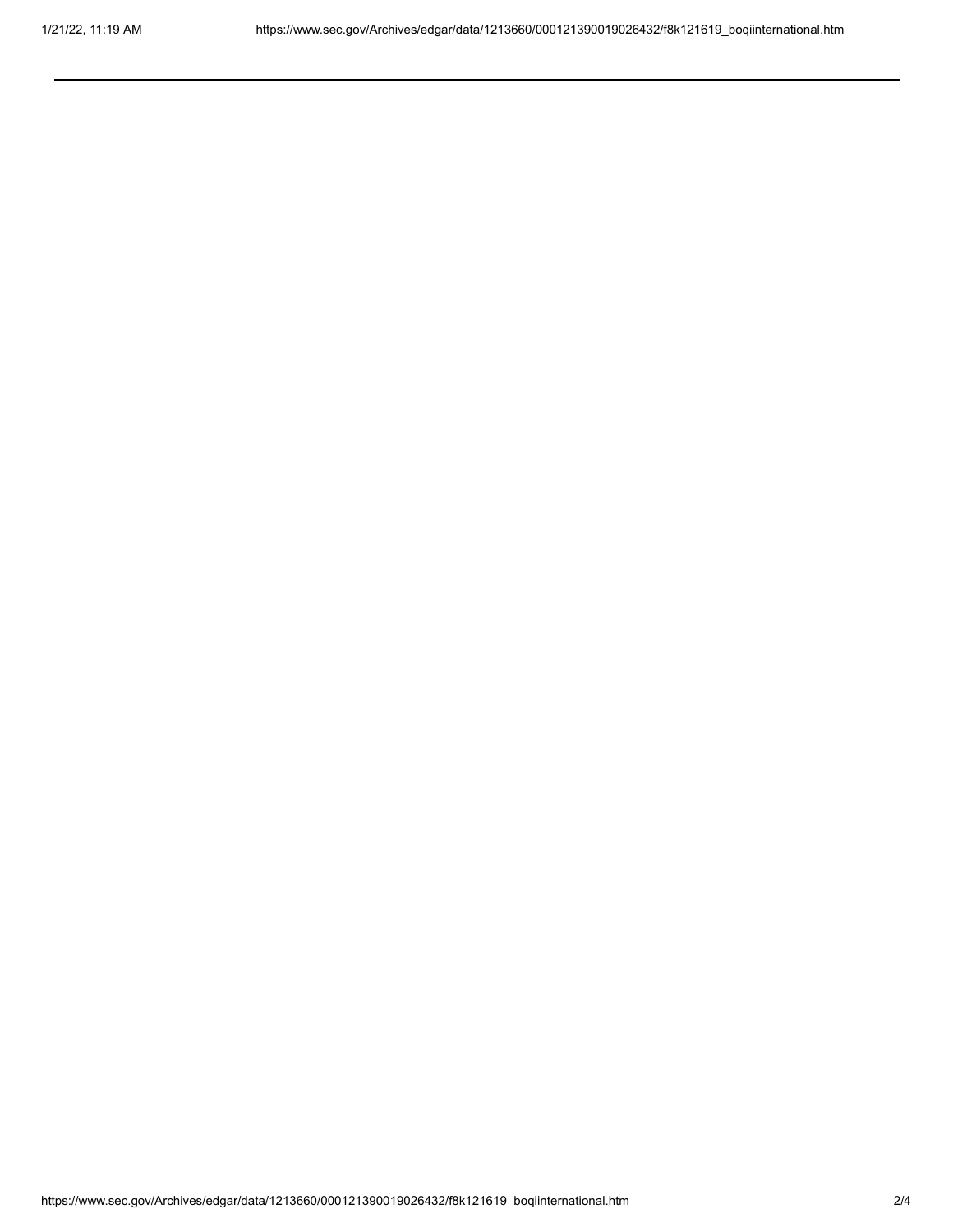#### **Item 5.03 Amendments to Articles of Incorporation or Bylaws; Change in Fiscal Year.**

On November 15, 2019, the shareholders of NF Energy Saving Corporation (the "Company") approved an amendment to the Company's certificate of incorporation to change the Company's name from NF Energy Saving Corporation to BOQI International Medical Inc.

Accordingly, on December 16, 2019, the Company filed a Certificate of Amendment to the Company's certificate of incorporation (the "Amendment") with the Secretary of State of the State of Delaware.

A copy of the Amendment is attached as Exhibit 3.1 to this Current Report on Form 8-K and is incorporated herein by reference.

The bylaws of the Company have also been updated with the new name.

#### **Item 9.01 Financial Statements and Exhibits**

(d) Exhibits

The exhibit to this Current Report on Form 8-K is listed in the "Exhibit Index" which is contained herein and incorporated herein by reference.

# **Exhibit Index Exhibit Number Description of Exhibit** 3.1 Certificate of Amendment of Certificate of [Incorporation](https://www.sec.gov/Archives/edgar/data/1213660/000121390019026432/f8k121619ex3-1_boqiintern.htm) of BOQI International Medical Inc. effective December 16, 2019.

1